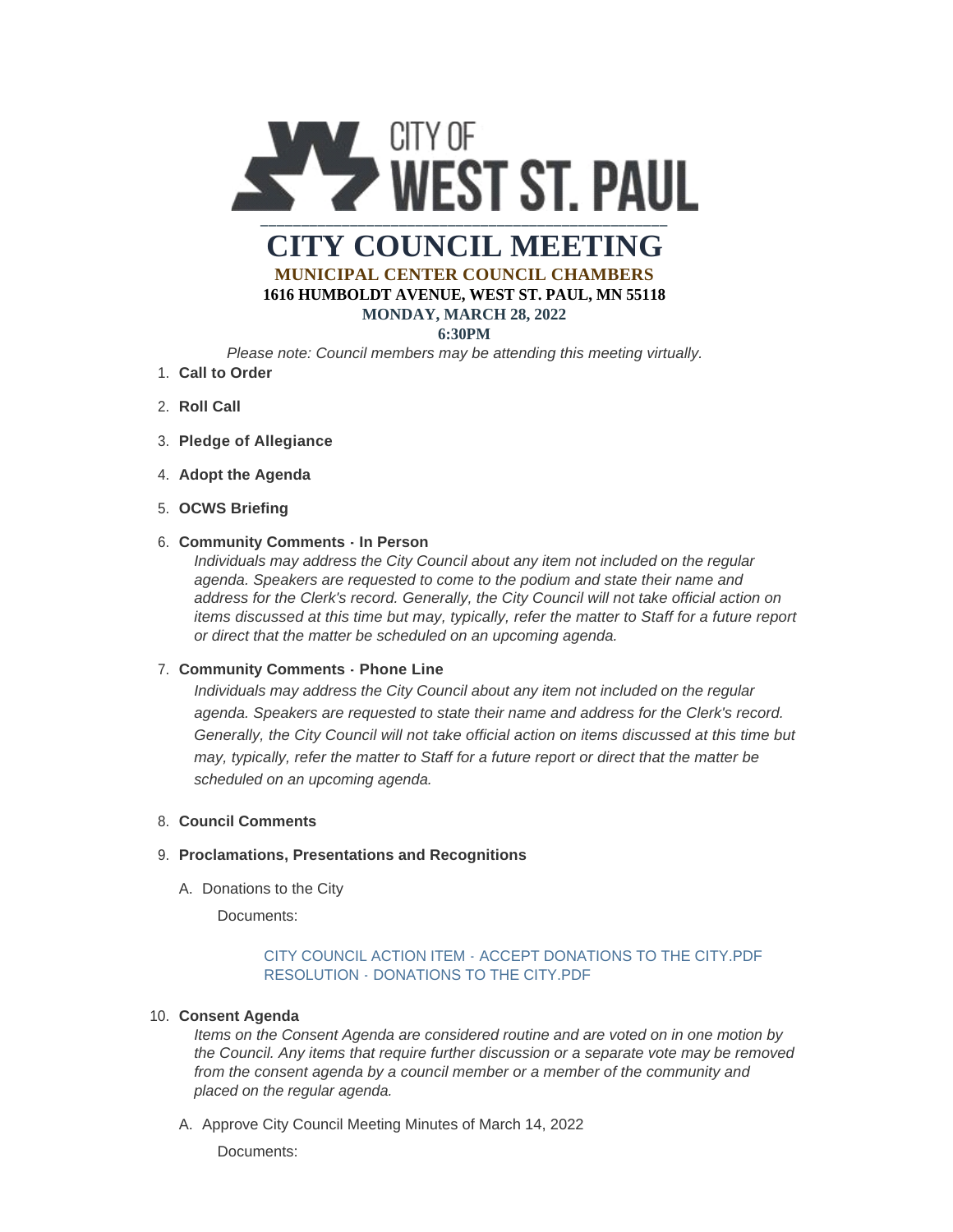#### [03.14.22 COUNCIL MINUTES.PDF](https://www.wspmn.gov/AgendaCenter/ViewFile/Item/12737?fileID=19700)

B. List of Claims for March 28, 2022

Documents:

[CITY COUNCIL ACTION ITEM - 3.28.22 LIST OF CLAIMS.PDF](https://www.wspmn.gov/AgendaCenter/ViewFile/Item/12743?fileID=19718)

C. Rental Licensing

Documents:

[CITY COUNCIL ACTION ITEM - RENTAL LICENSING.PDF](https://www.wspmn.gov/AgendaCenter/ViewFile/Item/12734?fileID=19699)

D. League of MN Cities Conference Travel

Documents:

[CITY COUNCIL ACTION ITEM - LEAGUE OF MN CITIES CONFERENCE](https://www.wspmn.gov/AgendaCenter/ViewFile/Item/12703?fileID=19717)  TRAVEL.PDF

#### **Public Hearing** 11.

A. Final Reading - Charter Commission Recommendations

Documents:

[CITY COUNCIL ACTION ITEM - FINAL READING - CHARTER COMMISSION](https://www.wspmn.gov/AgendaCenter/ViewFile/Item/12735?fileID=19715)  RECOMMENDATIONS.PDF [ORDINANCE AMENDING CHARTER SECTION 6.05.PDF](https://www.wspmn.gov/AgendaCenter/ViewFile/Item/12735?fileID=19706) [ORDINANCE AMENDING CHARTER SECTION 6.06.PDF](https://www.wspmn.gov/AgendaCenter/ViewFile/Item/12735?fileID=19707) [ORDINANCE AMENDING CHARTER SECTION 7.09.PDF](https://www.wspmn.gov/AgendaCenter/ViewFile/Item/12735?fileID=19716)

B. Final Reading - Redistricting

Documents:

[CITY COUNCIL ACTION ITEM - FINAL READING - REDISTRICTING.PDF](https://www.wspmn.gov/AgendaCenter/ViewFile/Item/12736?fileID=19710) [ORDINANCE AMENDING CHARTER SECTION 1.04.PDF](https://www.wspmn.gov/AgendaCenter/ViewFile/Item/12736?fileID=19709) [PROPOSED WARD MAP.PDF](https://www.wspmn.gov/AgendaCenter/ViewFile/Item/12736?fileID=19711)

#### **New Business** 12.

A. First Reading of an Ordinance Amendment Regarding Off-Street Loading and Unloading **Regulations** 

Documents:

[CITY COUNCIL ACTION ITEM - FIRST READING OF AN ORDINANCE](https://www.wspmn.gov/AgendaCenter/ViewFile/Item/12686?fileID=19692)  AMENDMENT REGARDING LOADING DOCKS.PDF [ATTACHMENTS - FIRST READING OF AN ORDINANCE AMENDMENT](https://www.wspmn.gov/AgendaCenter/ViewFile/Item/12686?fileID=19691)  REGARDING LOADING DOCKS.PDF [ORDINANCE - FIRST READING OF AN ORDINANCE AMENDMENT](https://www.wspmn.gov/AgendaCenter/ViewFile/Item/12686?fileID=19693)  REGARDING LOADING DOCKS.PDF

B. Site Plan Review for a Building Expansion at 60 Emerson Ave. W. (Ice Arena)

Documents: